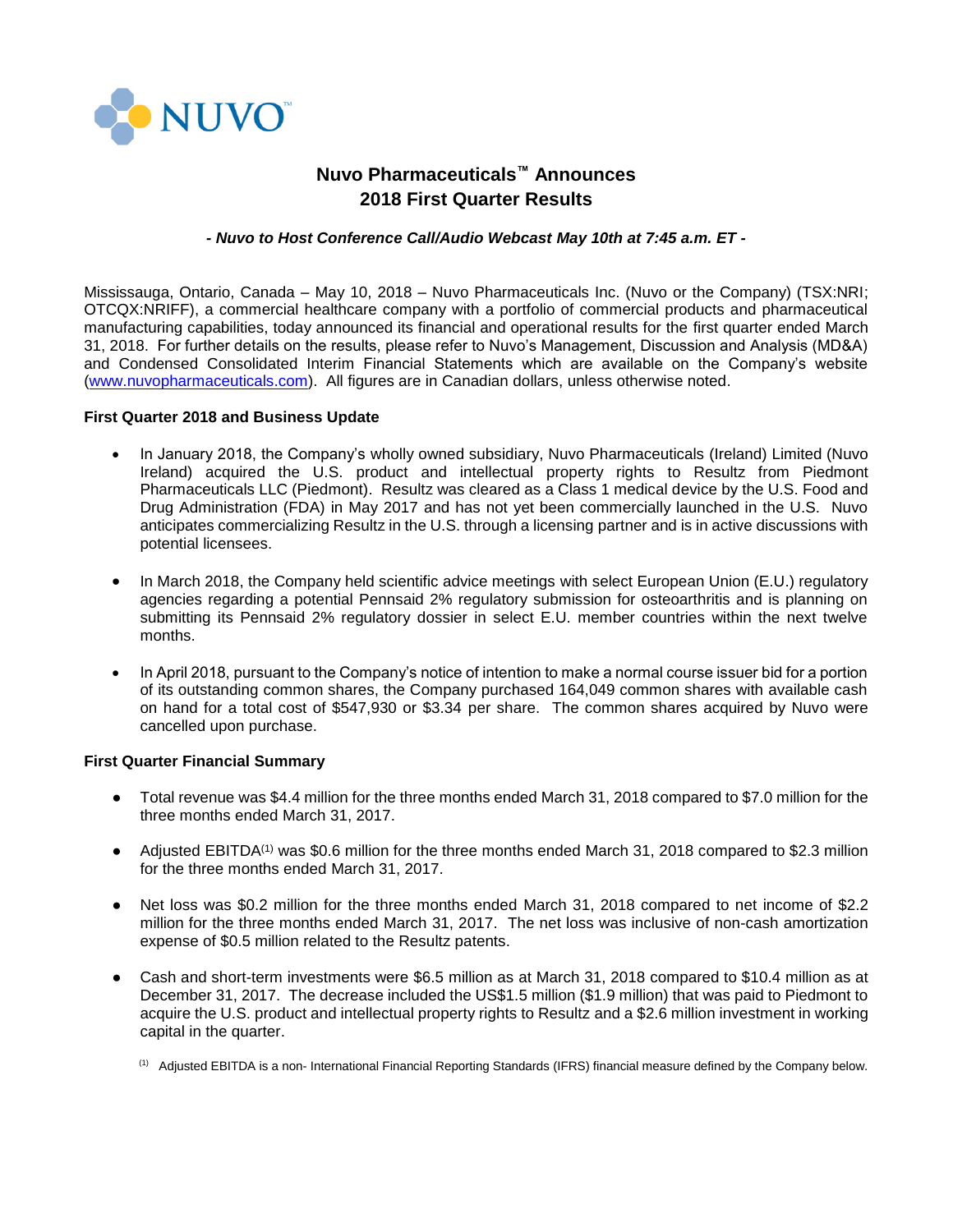"Q1 marked the completion of our acquisition of the global rights to Resultz – giving Nuvo an additional, best-inclass, approved commercial stage product that we intend to out-license to commercial partners in several countries and ultimately manufacture at our manufacturing facility," said Jesse Ledger, Nuvo's President & CEO. "The Nuvo team made considerable progress during Q1 to transition the Resultz business into Nuvo operations. We are very pleased with the interactions to-date with our new license partners including Reckitt-Benckiser in the E.U. Q1 is the first quarter we earned Resultz royalty income, which came in at a level in line with our expectations."

Mr. Ledger further added, "Pennsaid 2% commercial bottle production was also in line with our expectations in Q1. We look forward to more stable commercial bottle production throughout 2018 and a return to more consistent sample production in the second half of 2018."

# **Growth Strategy**

The Company's focus, in the short-term, is to continue to maximize the value of Pennsaid 2% and Resultz through out-licensing to commercial partners in international markets, identifying new opportunities to acquire additional, revenue generating or late-stage products or businesses to further diversify the Company's existing product portfolio and revenue streams and to better utilize the Company's manufacturing facility in Varennes, Québec.

## Acquisition of Product and Intellectual Property Rights to Resultz

In January 2018, the Company's wholly owned subsidiary, Nuvo Ireland acquired the U.S. product and intellectual property rights to Resultz (50% isopropyl myristate, 50% cyclomethicone D5 topical solution lice and egg removal kit) from Piedmont. This follows the acquisition of the ex-U.S. Resultz product and intellectual property rights from Piedmont at the end of December 2017. These transactions were in line with our strategy to diversify our product portfolio and revenue streams. The Company believes a considerable opportunity exists to license Resultz in the U.S., Germany and Italy - three markets where Resultz has regulatory approvals. We are actively seeking commercial partners in these jurisdictions in a timely manner.

# Pennsaid 2% Global Out-licensing

Nuvo management recently held scientific advice meetings with select E.U. regulatory agencies to discuss a potential pathway toward Pennsaid 2% regulatory submissions in select E.U. countries. There was a favourable response from the regulators and the Company is preparing to file a new, revised registration dossier to support an application for marketing approval in these E.U. member states within the next twelve months. While there is no guarantee that an approval will be granted, the Company is encouraged by the discussions with the regulators todate and feels this is an important step in the right direction toward expanding the global footprint for Pennsaid 2%.

## **Table of Selected Financial Results**

For further details on the results, please refer to Nuvo's MD&A and the Condensed Consolidated Interim Financial Statements which are available on the Company's website [\(www.nuvopharmaceuticals.com\)](http://www.nuvopharmaceuticals.com/).

|                                            | Three months ended |           |          |
|--------------------------------------------|--------------------|-----------|----------|
|                                            | March 31,          | March 31, |          |
|                                            | 2018               | 2017      | Change   |
| (from continuing operations, in thousands, |                    |           |          |
| except gross margin)                       | \$                 |           | \$       |
| <b>Product Sales</b>                       | 3,755              | 6,653     | (2,898)  |
| <b>Other Revenue</b>                       | 676                | 329       | 347      |
| <b>Total Operating Expenses</b>            | 4.849              | 4.716     | 133      |
| Gross Margin % on Product Sales            | 49%                | 58%       | (9% )    |
| Net Income (Loss)                          | (169)              | 2,196     | (2, 365) |
| <b>Adjusted EBITDA</b>                     | 558                | 2,298     | (1,740)  |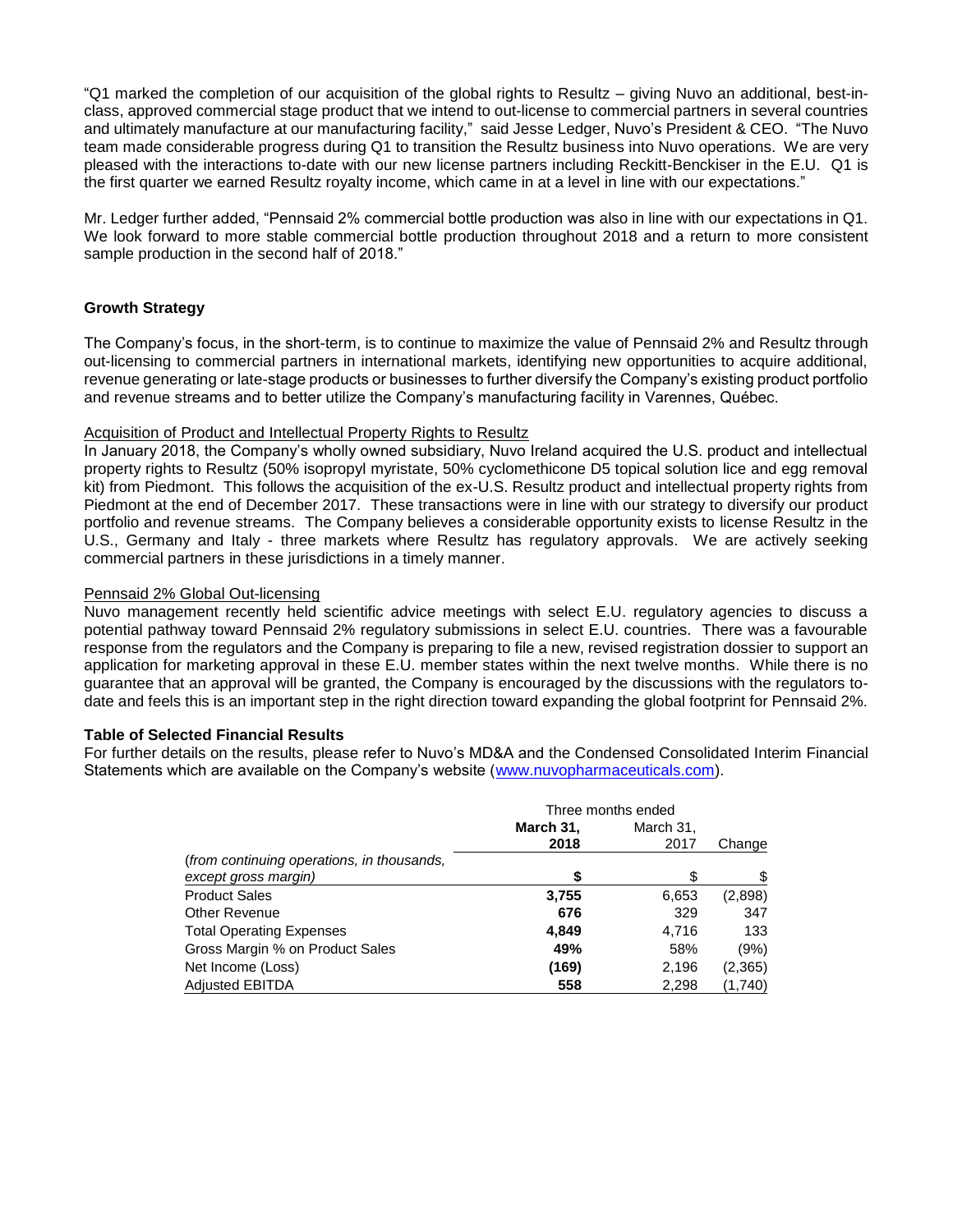Total revenue, consisting of product sales, license revenue and contract revenue for the three months ended March 31, 2018 was \$4.4 million compared to \$7.0 million for the three months ended March 31, 2017. The decrease in total revenue was primarily related to a decrease in Pennsaid 2% product sales to our U.S. partner, Horizon Pharma plc. The Company's new sample production equipment is now fully operational and the Company remains confident that revenue from the physician sample format will rebound in the second half of 2018.

Total operating expenses for the three months ended March 31, 2018 were \$4.8 million compared to \$4.7 million for the three months ended March 31, 2017. The slight increase in operating expenses was primarily attributable to an increase in general and administrative (G&A) expenses and depreciation and amortization, partially offset by a decrease in cost of goods sold (COGS) and research and development expenses (R&D).

COGS for the three months ended March 31, 2018 was \$1.9 million compared to \$2.8 million for the three months ended March 31, 2017. COGS decreased in the three months ended March 31, 2018 due to decreased product sales. Gross margin on product sales was \$1.8 million or 49% for the three months ended March 31, 2018 compared to a gross margin of \$3.9 million or 58% for the three months ended March 31, 2017. The Company's gross margin on product sales was impacted by the volume and mix of products sold during the current and comparative quarter. The Company's gross margin was also impacted by the Canadian dollar versus the U.S. dollar, the currency in which it earns certain product revenues and sources select Pennsaid 2% and Pennsaid raw materials.

G&A expenses were \$2.4 million for the three months ended March 31, 2018 compared to \$1.7 million for the three months ended March 31, 2017. The increase in the current quarter was primarily related to \$0.3 million in one-time costs associated with the transition and establishment of the Resultz business. Furthermore, the Company recognized \$0.1 million in scientific affairs and regulatory costs primarily attributable to the advancement of the Company's Pennsaid 2% European regulatory strategy.

For the three months ended March 31, 2018, the Company recognized non-cash costs of \$0.5 million in amortization for the Resultz patents.

Net loss for the three months ended March 31, 2018 was \$0.2 million compared to net income of \$2.2 million for the three months ended March 31, 2017. In the current quarter, the decrease was primarily attributable to a \$2.0 million decrease in gross margin, a \$0.5 million increase in amortization and a \$0.7 million increase in G&A expenses, offset by a \$0.4 million increase in license revenue, a \$0.3 million decrease in R&D expenses and a \$0.2 million income tax recovery.

Adjusted EBITDA decreased to \$0.6 million for the three months ended March 31, 2018 compared to \$2.3 million for the three months ended March 31, 2017. The decrease in Adjusted EBITDA for the current quarter was primarily related to a decrease in gross margin and an increase in G&A expenses which was largely a factor of one-time costs associated with the Company's acquisition and transition of the Resultz business, as well as increased costs incurred for the advancement of the Company's Pennsaid 2% European regulatory strategy.

Cash and short-term investments were \$6.5 million as at March 31, 2018 compared to \$10.4 million as at December 31, 2017. The decrease included the US\$1.5 million (\$1.9 million) that was paid to Piedmont to acquire the U.S. product and intellectual property rights to Resultz and an increase of \$2.6 million in working capital.

The number of common shares outstanding as at March 31, 2018 was 11,597,849.

## **Non-IFRS Financial Measures**

#### Adjusted EBITDA

EBITDA is a non-IFRS financial measure. The term EBITDA does not have any standardized meaning under IFRS and therefore may not be comparable to similar measures presented by other companies. The Company defines Adjusted EBITDA as net income before net interest income, plus income tax expense (recovery), depreciation, amortization and SBC. Management believes Adjusted EBITDA is a useful supplemental measure from which to determine the Company's ability to generate cash available for working capital, capital expenditures and income taxes.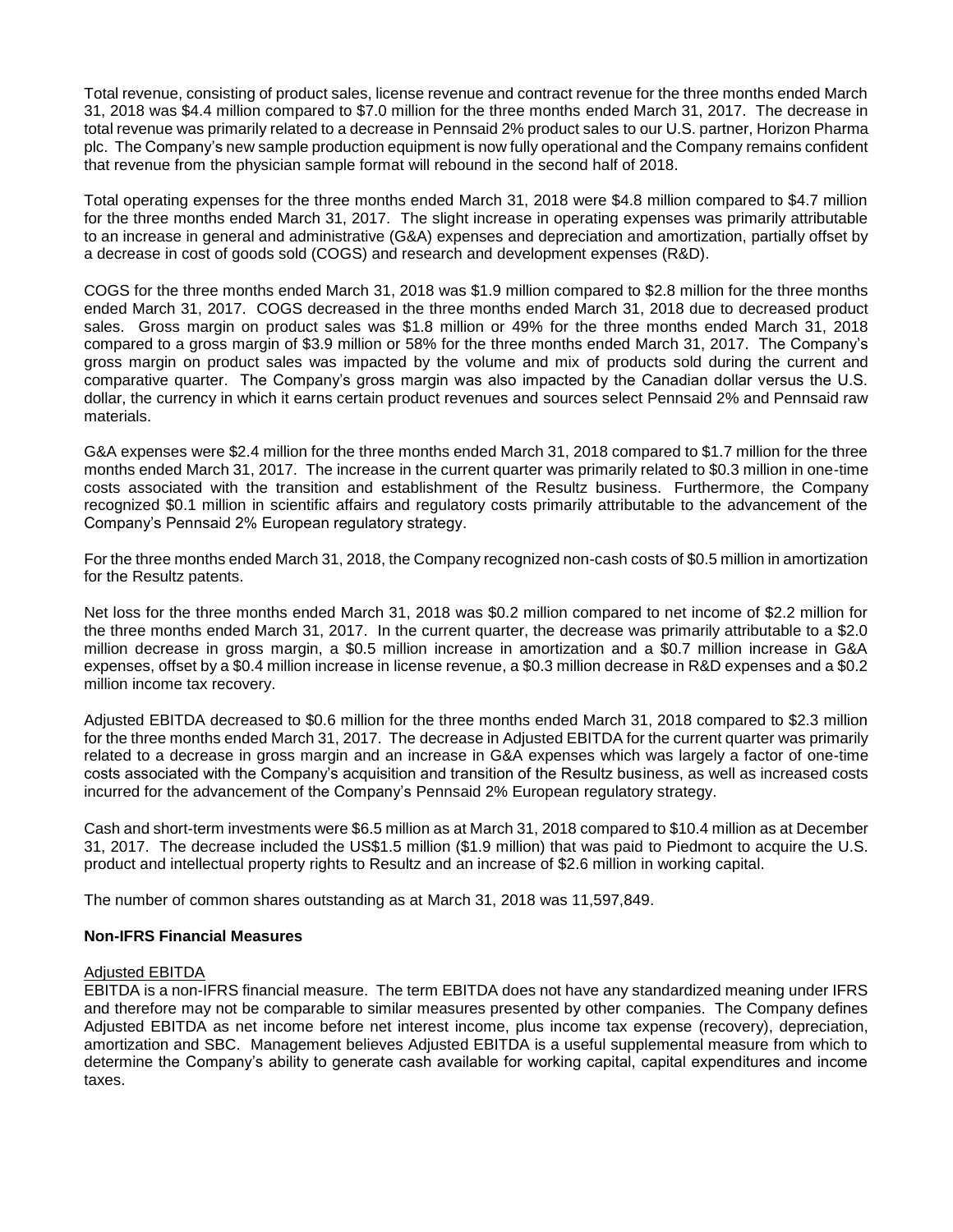The following is a summary of how EBITDA and Adjusted EBITDA are calculated:

|                               | <b>Three Months ended</b> | Three Months ended |
|-------------------------------|---------------------------|--------------------|
|                               | March 31, 2018            | March 31, 2017     |
| in thousands                  |                           | \$                 |
| Net income (loss)             | (169)                     | 2,196              |
| Add back:                     |                           |                    |
| Income tax recovery           | (174)                     |                    |
| Net interest income           | (21)                      | (38)               |
| Depreciation and amortization | 614                       | 54                 |
| <b>EBITDA</b>                 | 250                       | 2,212              |
| Add back:                     |                           |                    |
| Stock-based compensation      | 308                       | 86                 |
| <b>Adjusted EBITDA</b>        | 558                       | 2,298              |

#### **Management to Host Conference Call/Webcast**

Management will host a conference call to discuss the results today (Thursday, May 10, 2018) at 7:45 a.m. ET. To participate in the conference call, please dial 1 (888) 231-8191 or (647) 427-7450, reference number 6490419. Please call in 15 minutes prior to the call to secure a line. You will be put on hold until the conference call begins.

A taped replay of the conference call will be available two hours after the live conference call and will be accessible until May 17, 2018 by calling 1 (855) 859-2056 or (416) 849-0833, reference number 6490419.

A live audio webcast of the conference call will be available through [www.nuvopharmaceuticals.com.](http://www.nuvopharmaceuticals.com/) Please connect at least 15 minutes prior to the conference call to ensure adequate time for any software download that may be required to hear the webcast.

## **About Nuvo Pharmaceuticals Inc.**

Nuvo (TSX: NRI; OTCQX: NRIFF) is a global commercial healthcare company with a portfolio of commercial products and pharmaceutical manufacturing capabilities. Nuvo has four commercial products that are available in a number of countries: Pennsaid® 2%, Pennsaid, Resultz® and the heated lidocaine/tetracaine patch. Nuvo manufactures Pennsaid 2% for the U.S market, Pennsaid for the global market and the bulk drug product for the HLT Patch at its FDA, Health Canada and E.U. approved manufacturing facility in Varennes, Québec. The Company's focus is to maximize the value of Pennsaid 2% and Resultz through out-licensing to commercial partners in international markets and identifying new opportunities to acquire additional, revenue generating or late-stage products or businesses to further diversify the Company's existing product portfolio. For additional information, please visit [www.nuvopharmaceuticals.com.](http://www.nuvopharmaceuticals.com/)

## **FOR MORE INFORMATION, PLEASE CONTACT:**

Investor Relations Email: [ir@nuvopharm.com](mailto:ir@nuvopharm.com)

#### **Forward-Looking Statements**

*This Press Release contains "forward-looking statements" within the meaning of applicable securities laws. Forward-looking statements can be identified by words such as: "anticipate," "intend," "plan," "goal," "seek," "believe," "project," "estimate," "expect," "strategy," "future," "likely," "may," "should," "will" and similar references to future periods.* 

*Forward-looking statements are neither historical facts nor assurances of future performance. Instead, they are based only on the Company's current beliefs, expectations and assumptions regarding the future of its business, future plans and strategies, projections, anticipated events and trends, the economy and other future conditions. Because forward-looking statements relate*